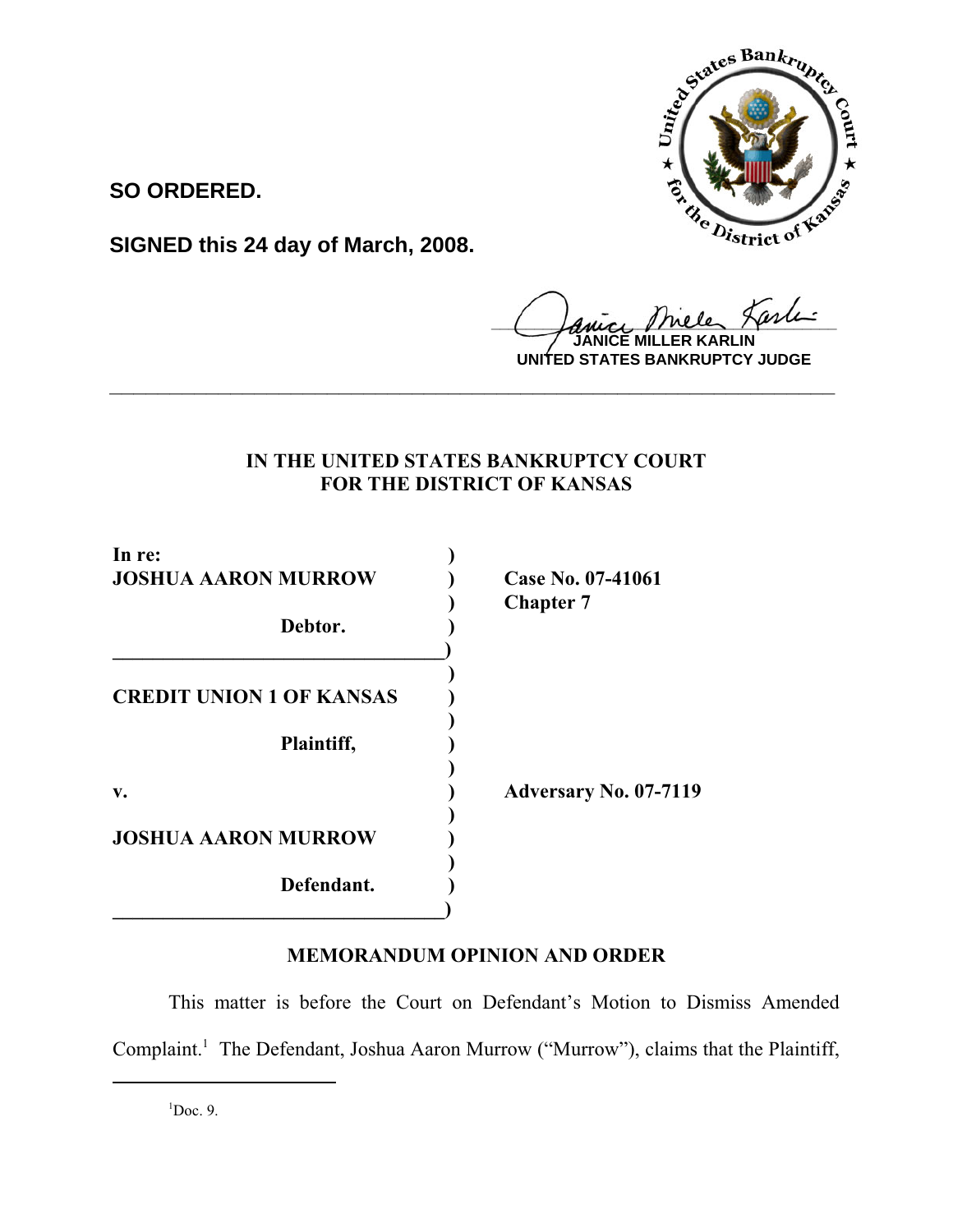Credit Union 1 of Kansas ("Credit Union 1"), fails to state a claim upon which relief can be granted and that its Amended Complaint<sup>2</sup> should be dismissed.

After reviewing the pleadings and motions, the Court is now prepared to rule. This Court has jurisdiction over this adversary proceeding pursuant to 28 U.S.C. §§ 157 and 1334. This is a core proceeding under 28 U.S.C.  $\S 157(b)(2)(I)$ .

### **I. FINDINGS OF FACT**

Murrow filed a Chapter 7 bankruptcy petition on August 7, 2007. In his schedules, Murrow indicated that he owned a 2001 Ford automobile that had been wrecked; he valued the vehicle at only \$150.00. The schedules noted that Credit Union 1 held a secured claim against the vehicle in the amount of \$3,650.00, but did not indicate on the Statement of Intention whether the debt to Credit Union 1 would be reaffirmed or of if the property would be surrendered or redeemed. Credit Union 1 filed a secured proof of claim for \$3,601.07.

The First Meeting of Creditors was originally scheduled to be held on September 10, 2007, but was continued until October 15, 2007. Just prior to the October meeting, counsel for Credit Union 1 had an informal conversation with Debtor, with his consent and that of his attorney, concerning the vehicle. At that time, Murrow indicated that he had "bashed" the vehicle and that it was worthless. Murrow also informed Credit Union 1 that he would surrender the vehicle. At that point, counsel for Credit Union 1 stopped the discussion with Murrow. When questioned about the vehicle under oath at the actual 341 meeting, Murrow

 $2$ Doc. 8.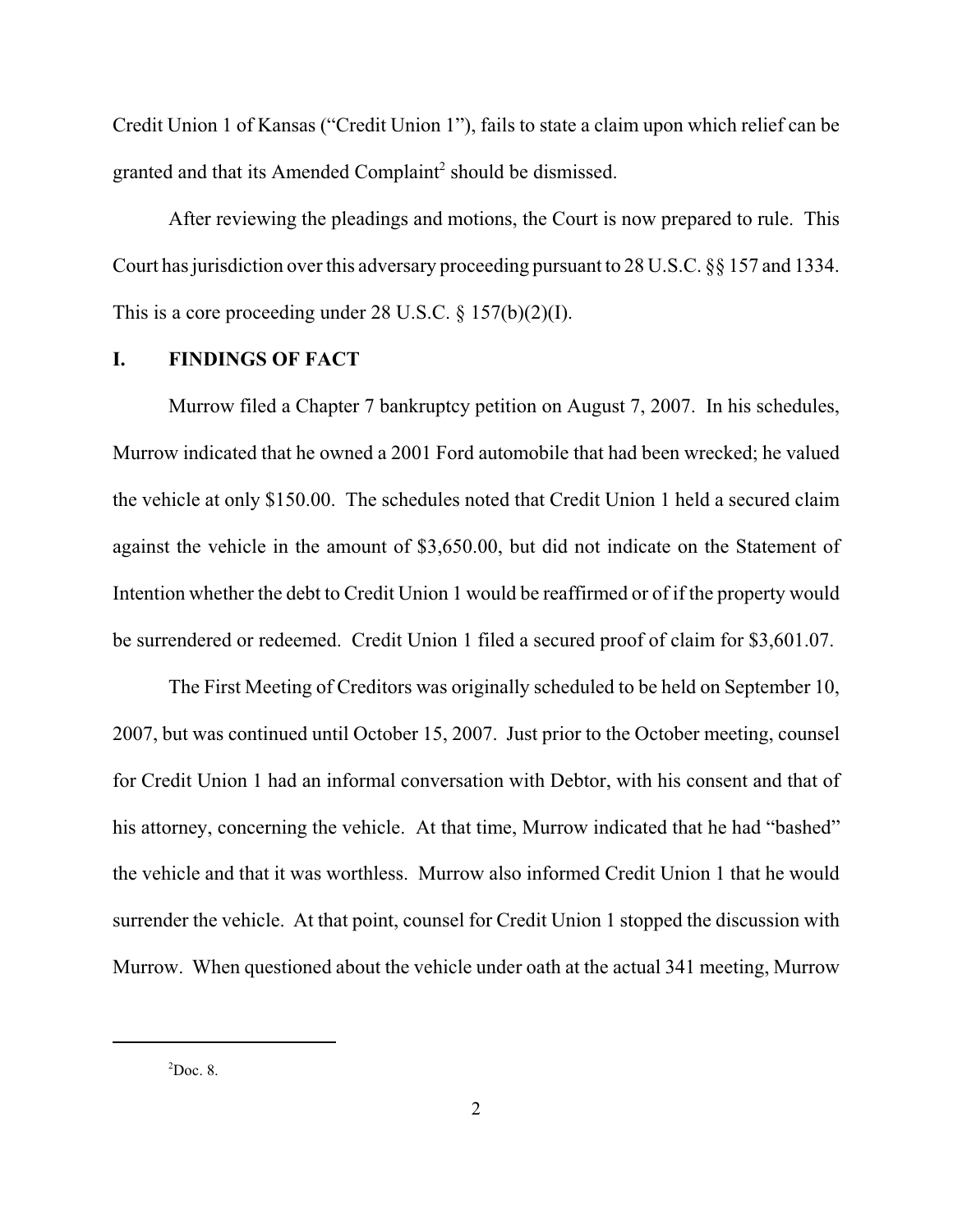invoked his right against self-incrimination under the United States Constitution and refused to answer any questions regarding the damage to the vehicle. Murrow declined to enter into a reaffirmation agreement with Credit Union 1, and ultimately surrendered the car to Credit Union 1.

On November 2, 2007, Credit Union 1 initiated this adversary proceeding, seeking a determination by the Court that the debt owed to it by Murrow was non-dischargeable. Credit Union 1 contends that Murrow willfully and maliciously damaged its property, and that the debt in question is non-dischargeable pursuant to 11 U.S.C.  $\S$  523(a)(6).<sup>3</sup> Credit Union 1 filed an amended complaint on January 22, 2008.

Murrow has moved to dismiss the amended complaint, claiming that it does not contain allegations sufficient to state a claim under  $\S$  523(a)(6). Murrow claims that the complaint should be dismissed because (1) the vehicle in question was his property, and not the property of Credit Union 1, and (2) Credit Union 1 has not directly alleged that he intended to willfully and maliciously injure Credit Union 1's property.

### **II. STANDARDS FOR GRANTING A MOTION TO DISMISS**

Federal Rule of Bankruptcy Procedure 7012(b) incorporates Federal Rule of Civil Procedure 12(b) into all adversary proceedings. To prevail on a Rule 12(b)(6) motion to dismiss for failure to state a claim, the movant must demonstrate beyond a doubt that there

<sup>&</sup>lt;sup>3</sup>This case was filed after October 17, 2005, when most provisions of the Bankruptcy Abuse Prevention and Consumer Protection Act of 2005 became effective. All future statutory references are thus to the Bankruptcy Abuse Prevention and Consumer Protection Act of 2005, 11 U.S.C. §§ 101 - 1532 (2005), unless otherwise specifically noted.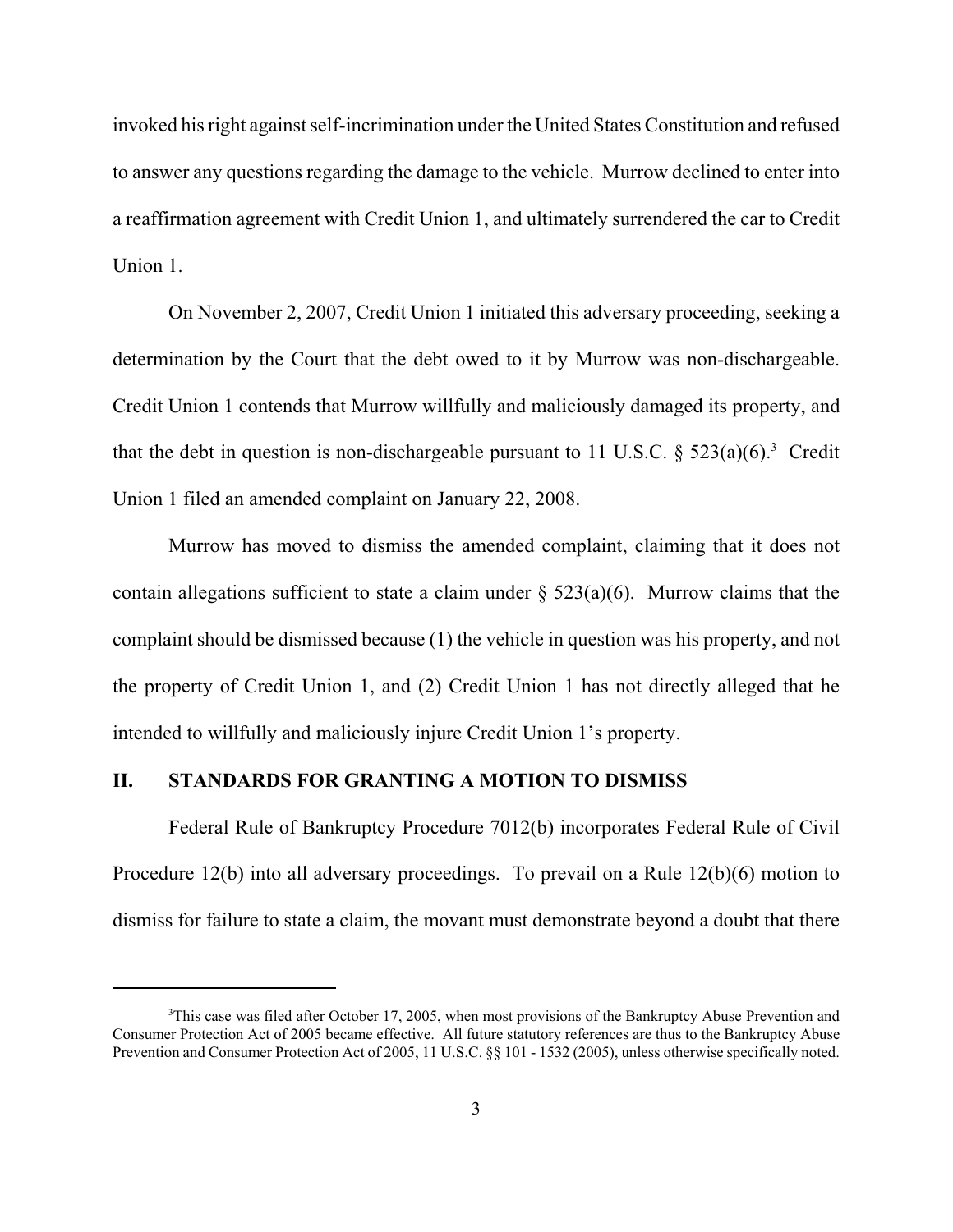is no set of facts in support of plaintiff's theory of recovery that would entitle plaintiff to relief.<sup>4</sup> In evaluating a motion to dismiss for failure to state a claim, all well-pleaded allegations will be accepted as true and will be construed in the light most favorable to the plaintiff. $5$ 

#### **III. ANALYSIS**

Section 523(a)(6) provides an exception to discharge "for will ful and malicious injury by the debtor to another entity or to the property of another entity." In 1998, the Supreme Court held that this provision only applies to a deliberate or intentional injury, not merely a deliberate or intentional act that leads to injury.<sup>6</sup> The Court explained that this meant the debtor must have intended the consequences of the act he or she performed, not simply the act itself.<sup>7</sup> "The word 'willful' in (a)(6) modifies the word 'injury,' indicating that nondischargeability takes a deliberate or intentional injury, not merely a deliberate or intentional act that leads to injury."8 As recently noted by the Court of Appeals for the Tenth Circuit, without proof of both a willful act and an malicious injury, an objection to discharge under  $\frac{2523(a)(6)}{24}$  must fail.<sup>9</sup>

<sup>&</sup>lt;sup>4</sup> Jacobs, Visconsi & Jacobs, Co. v. City of Lawrence, Kansas, 927 F.2d 1111, 1115 (10<sup>th</sup> Cir. 1991).

<sup>5</sup> *In re American Freight System, Inc.*, 179 B.R. 952, 956 (Bankr. D. Kan. 1995).

<sup>6</sup> *Kawaauhau v. Geiger*, 523 U.S. 57, 60-64 (1998).

<sup>7</sup> *Id.* at 61-62.

<sup>8</sup> *Id*. at 61.

<sup>&</sup>lt;sup>9</sup> Panalis v. Moore (In re Moore), 357 F.3d 1125, 1129 (10<sup>th</sup> Cir. 2004) (emphasis in original).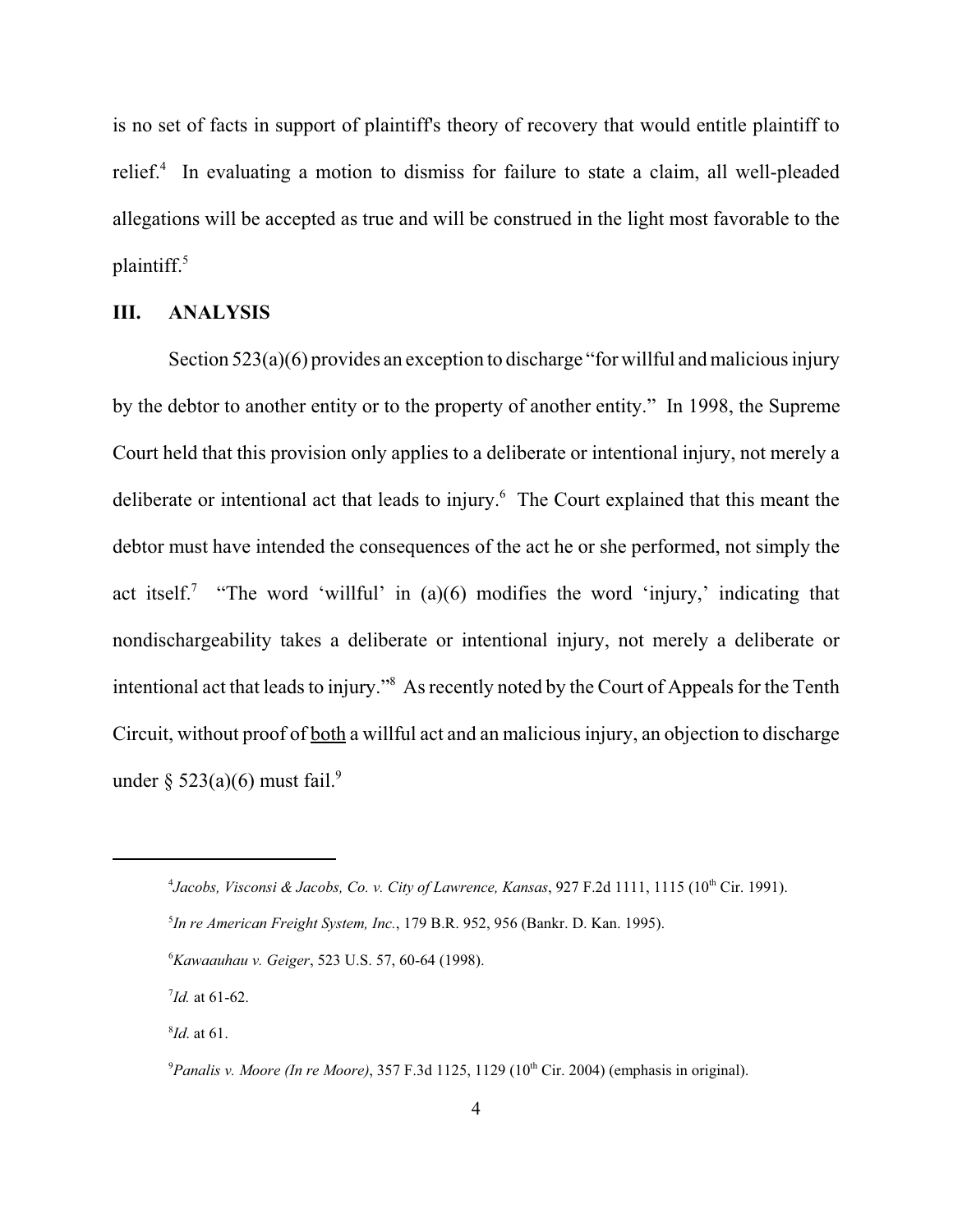Therefore, in order to state a claim under  $\S$  523(a)(6), Credit Union 1 must alleged that Murrow intentionally and maliciously caused damage to the property of Credit Union 1. Murrow claims that the Amended Complaint should be dismissed under Rule 12(b) for two reasons. First, Murrow claims, without providing any argument or authority, that the automobile in question was his property, and not Credit Union 1's. Second, Murrow claims that Credit Union 1 has failed to allege that he acted with the requisite intent to state a claim under  $\delta$  523(a)(6).

Although Murrow makes little more than a bare reference to his allegation that Credit Union 1 does not have a sufficient property interest in the vehicle to state a claim under  $\S$ 523(a)(6), the Court will, nonetheless, provide an answer to that allegation in the event there truly is a dispute about this issue. It is undisputed that Credit Union 1 held a security interest in the vehicle in question. As noted by the Tenth Circuit Bankruptcy Appellate Panel, in order for conduct to be willful under  $\S$  523(a)(6), "the debtor must intend that [the debtor's actions] injure the creditor or the creditor's lien interest."10 Credit Union 1's security interest in the vehicle is a sufficient property interest to state a claim under  $\S 523(a)(6)$ , provided Credit Union 1 can show that Murrow willfully and maliciously damaged that security interest.

Although the Court finds that Credit Union 1 has a sufficient property interest to bring a claim under  $\S 523(a)(6)$ , the Court agrees with Murorw that the Amended Complaint fails

<sup>10</sup>*In re Longly*, 235 B.R. 651, 657 (10th Cir. BAP 1999).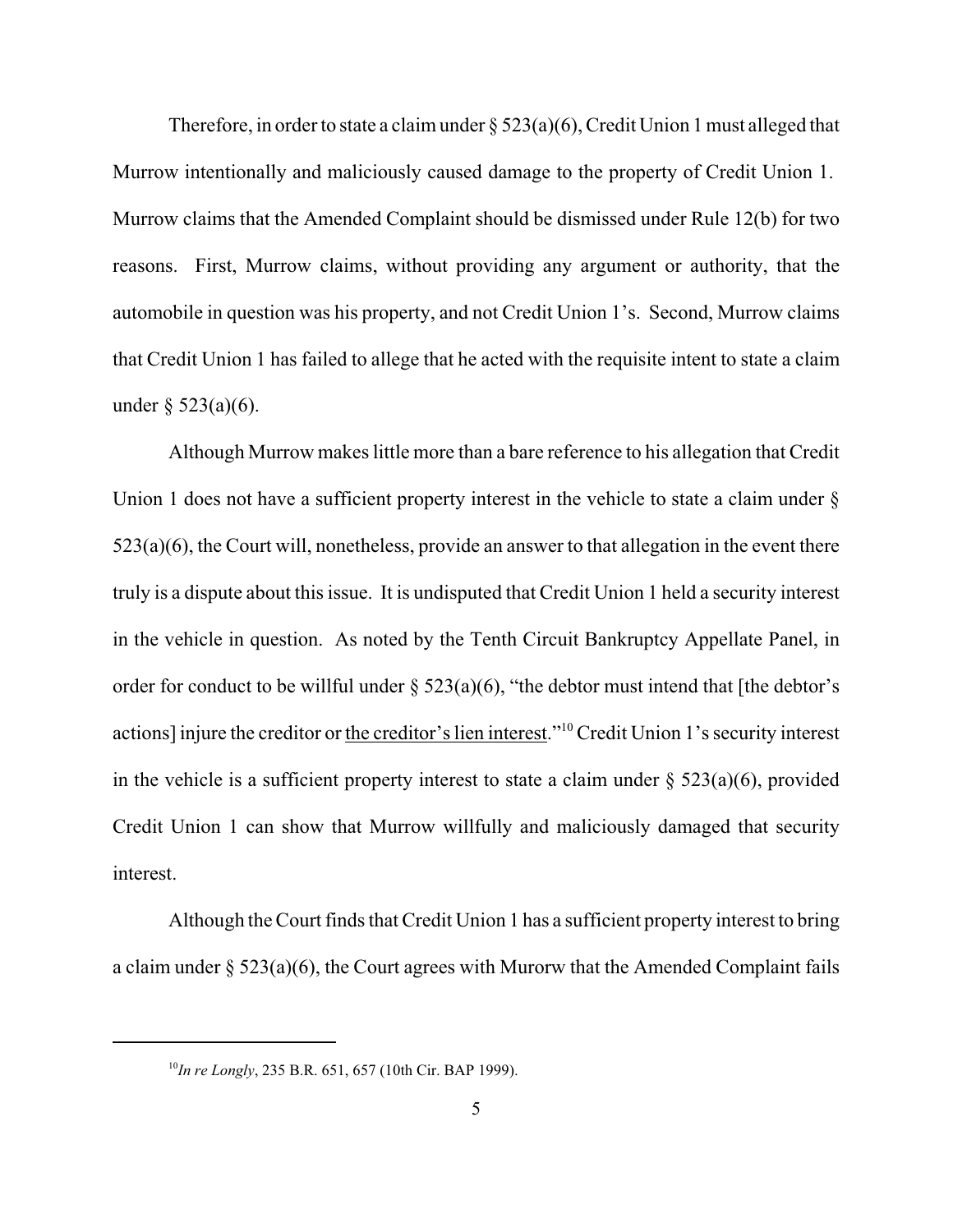to allege that Murrow acted with the required intent necessary to state a claim under § 523(a)(6). Credit Union 1 does allege that Murrow "bashed" the vehicle and that it now only retains a salvage value — but Credit Union 1 does not state that Murrow intentionally damaged the vehicle or that he had a willful or malicious intent toward Credit Union 1 in doing the "bashing." The mere wrecking of a vehicle, even if coupled with a failure to keep the vehicle adequately insured, is insufficient to support a claim under §  $523(a)(6)$ ,<sup>11</sup> meaning Credit Union 1 will have to allege, and eventually prove, that the damage to the vehicle resulted from more than simply a typical automobile accident. The Amended Complaint simply does not allege that "bashing" was done intentionally or maliciously.<sup>12</sup>

The Court finds that the Amended Complaint fails to state a claim upon which relief can be granted under  $\S 523(a)(6)$ . However, "pleading in federal practice is no longer a game of skill in which one misstep by counsel can be fatal."13 "Thus, a defective complaint is not subject to dismissal with prejudice, i.e. without opportunity to amend or replead, unless either it appears to a certainty that no relief can be granted under any set of facts that can be proved in support of its allegations or multiple repleadings have not cured the defects."14

<sup>11</sup>*See In re Westmoreland*, 31 Fed. Appx. 838 (5th Cir. 2002).

 $12$ Credit Union 1 also alleges that Murrow has "failed, refused and neglected to enter into a reaffirmation agreement with the Credit Union." This allegation does not, in any way, support a claim that Murrow intentionally and willfully damaged Credit Union 1's property rights. Nothing in the Bankruptcy Code requires a debtor to enter into a reaffirmation agreement.

<sup>&</sup>lt;sup>13</sup>*In re Yadidi*, 274 B.R. 843, 849 (9<sup>th</sup> Cir. B.A.P. 2002) (citing *Conley v. Gibson*, 355 U.S. 41, 48 (1957)).

<sup>14</sup>*Id.*